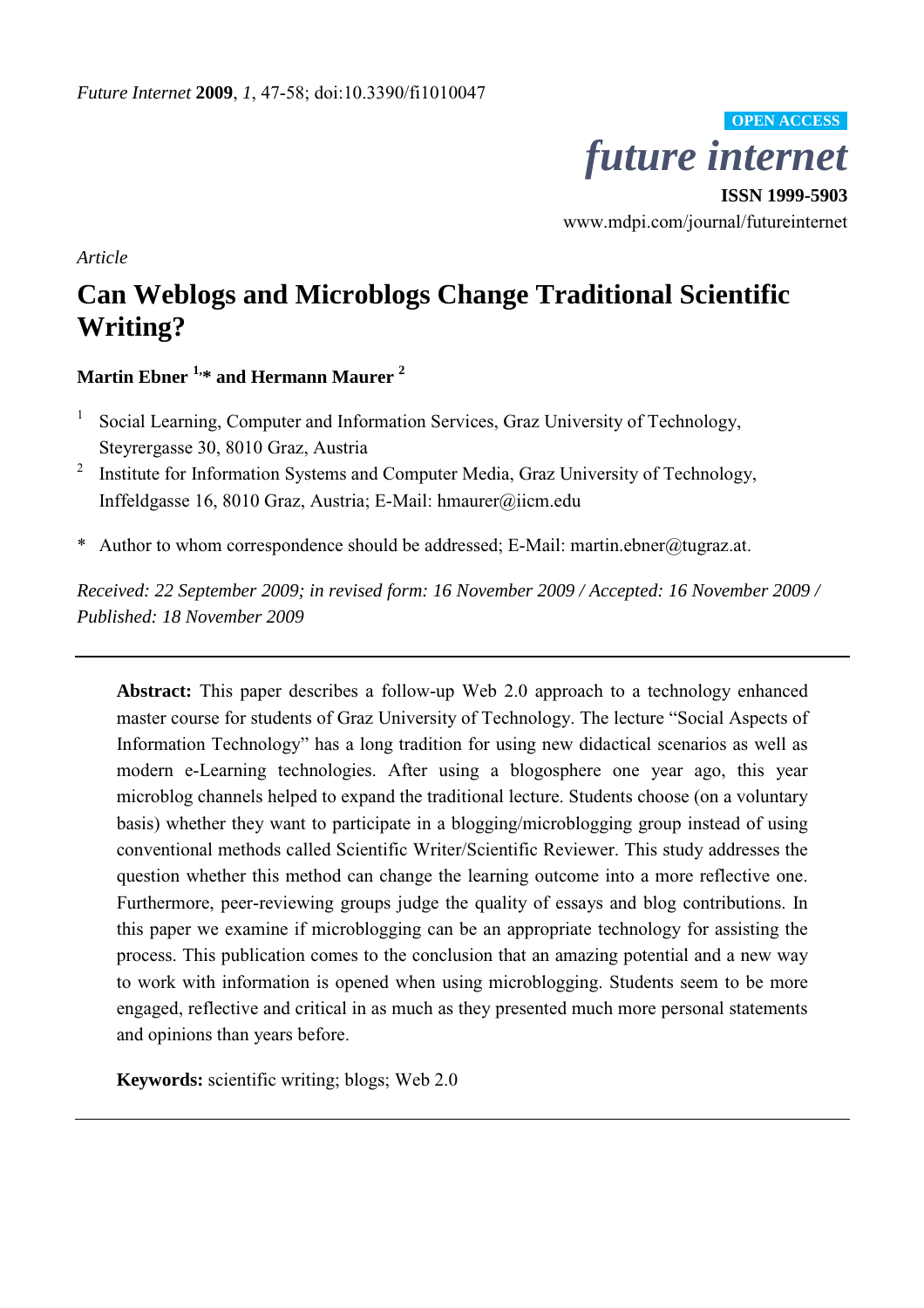# **1. Introduction**

Mark Prensky [1] wrote, "Our students have changed radically. Today's students are no longer the people our educational system was designed to teach". Considering the radical changes of today often summarized as Web 2.0 or e-Learning 2.0 is there really a dramatically breakpoint? Are learners who are reaching the university not comparable to those of some years ago? Currently many such questions are discussed within the university, but only little research has been done.

While the so called Web 2.0 hype is cooling down, we see that the "Read/Write" Web is becoming a serious business. People that were skeptics once are now integrating the tools provided into their daily workflow. Thus, we can expect the technology to become more and more a part of our lives [2]. School children and teenagers in particular are very fast at adopting new habits and are likely to try out many different approaches. In the field of e-Learning additional issues play important roles: How accepted are these new technologies among people who are coming to study at our university? Do they only consume knowledge or do they contribute their own work and ideas? Do they know how to handle blogs, wikis and similar platforms? How much can they benefit from working with these? Or the other way round: how much do we impede them by not offering new ways of learning and community work?

Due to the fact that Internet pervades our daily life and its availability is still increasing, perhaps the whole teaching and learning process of the university has to be rethought. Increasingly we are living our lives on the Internet: banking activities, booking, reading news and so on, will lead to new ways of use [3]. Growing bandwidth accommodates the demand for watching TV and movies online or sending audio files as podcasts all over the world. These change our life and our behavior tremendously.

The availability of new mobile devices such as mobile phones or PDAs implies the use of them [4] not only in business or private life but also for learning scenarios [5]. Technology impacts learning environments and learning styles [6]. If people are becoming more and more mobile, why should they not learn mobile? Is this the challenge of the future? Why should we not adapt informal communication, distribution and consumption structures for learning processes?

As a matter of fact we are convinced that learning and all further processes concerning the educational system are changing. Ally [7] mentioned: "At the same time, today's and tomorrow's learners will be nomadic and continuously on the move. As learners move from one location to the next, they must be able to use the infrastructure in different locations to access learning materials. Hence, learning materials must be designed for easy access by the nomadic learners using mobile technology regardless of where they are located and which network infrastructure they are using to access information".

Obviously there are many facts pointing to a different future in learning behavior. How does this reflect in the current situation at a university? Some research work in the last years tried to identify the differences between teenagers, the so called "net generation" [8] or "digital natives" [1] and so on, and their lecturers. Some further studies [9,10] pointed out that the change is not as dramatically as might be expected.

However, it must be concluded that the Web 2.0 [11] is a new expression for dealing with online information. Due to the fact that is widely used, innovative technologies lead to changes of society; it seems to be obvious that children, students or teachers will be practicing a different kind of learning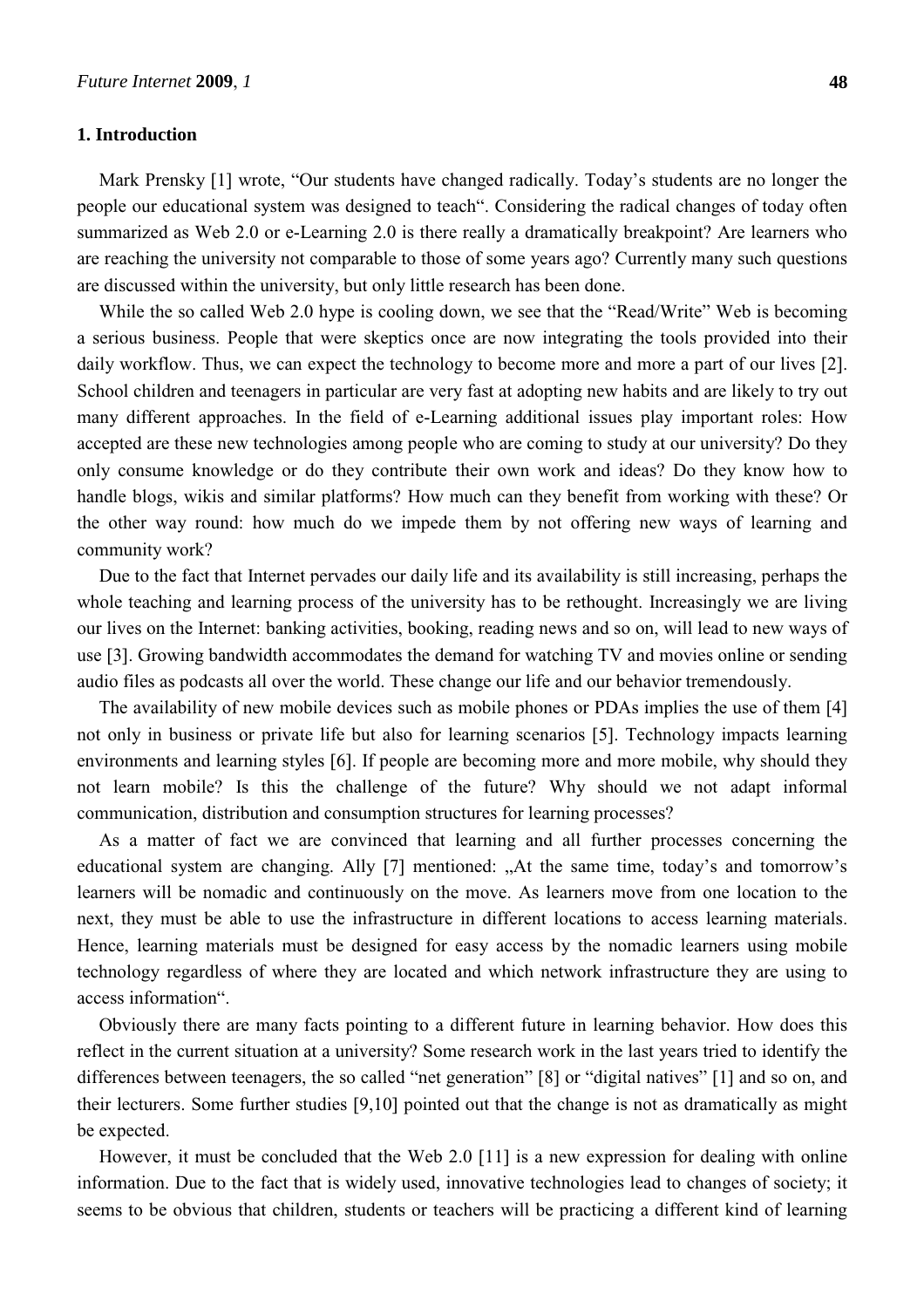and teaching in the future. Using Web 2.0 technologies for learning purposes, called e-Learning 2.0, was first coined by Stephen Downes [12] in 2005. One small aspect in the broad range of possibilities is the use of Weblogs. "A frequently updated website consisting of data entries arranged in reverse chronological order" [13,14] is a simple definition.

This paper deals with the use of Weblogs and Microblogs during a course in computer science. We address the research question "How can Weblogs and Microblogs enhance a traditional lecture?".

# **2. Weblogs – Microblog - Blogosphere**

"Every 30 seconds a new Weblog is born" – a simple slogan of the biggest weblog search engine Technorati.com (http://technorati.com). But what does it mean? How powerful are weblogs and why are so many created within a short time frame? Weblogs get more and more popular and influence the existing landscape of traditional media. According to Rosenbloom this kind of web publishing tool is becoming a new form of mainstream of personal communication [15].

From a technical point of view weblogs are a very simple tool. They are mostly programmed as php-applications and linked to a standard SQL database. Anyone (called Blogger) can write contributions via a WYSWYG-editor and publish them to the Internet by saving. Thus, becoming an active part of the Internet [16], by using a user-centered, decentralized concept [17], a so-called peruser publication form [17], gets much more powerful than was expected in the beginning. RSS (Really Simple Syndication) feeds helped to disperse information rapidly. By subscribing to a feed, information is not found by active searching but rather automatically provided. The sum of all Weblogs is called the Blogosphere.

The usage of weblog seems to be well established and first researchers show impressive results [19-22]. Weblogs are mainly used for writing short essays and thoughts. Contributions are more or less commented by readers, sometimes small discussions are started. Although blogging is an appropriate form to write fast and small contributions on the web, there is a need to publish sometimes even faster. For example you are on the move and see something interesting (picture, link, *etc.*) or you read an interesting article and like to share it. In this case a blog contribution is too complicated – this leads to a new form of blogging, called microblogging. Posting updates, ideas or simple notifications [23] is the power of microblog platforms like Twitter, Tumblr and Plurk. Java [24] claimed three types of microblogging: information sharing, information seeking and friendship-wise relationship. Ebner & Schiefner [25] expanded these types of microblogging by expressing the communication aspect. Especially learning is an active process on the part of the learner [26] and proceeds through conversation.

The research question we like to address is to investigate how weblogs as well as microblogs can be used to enhance traditional lectures in Higher Education.

# **3. The Study**

In October 2006 Graz University of Technology has launched an own blogosphere for all university members – students as well as lecturers. The environment is called TU Graz LearnLand (http://tugll.tugraz.at) and is comparable to blogger.com. Every logged-in-user has his/her own weblog with the possibility to write, collaborate and share contents [27]. Further, the system allows creating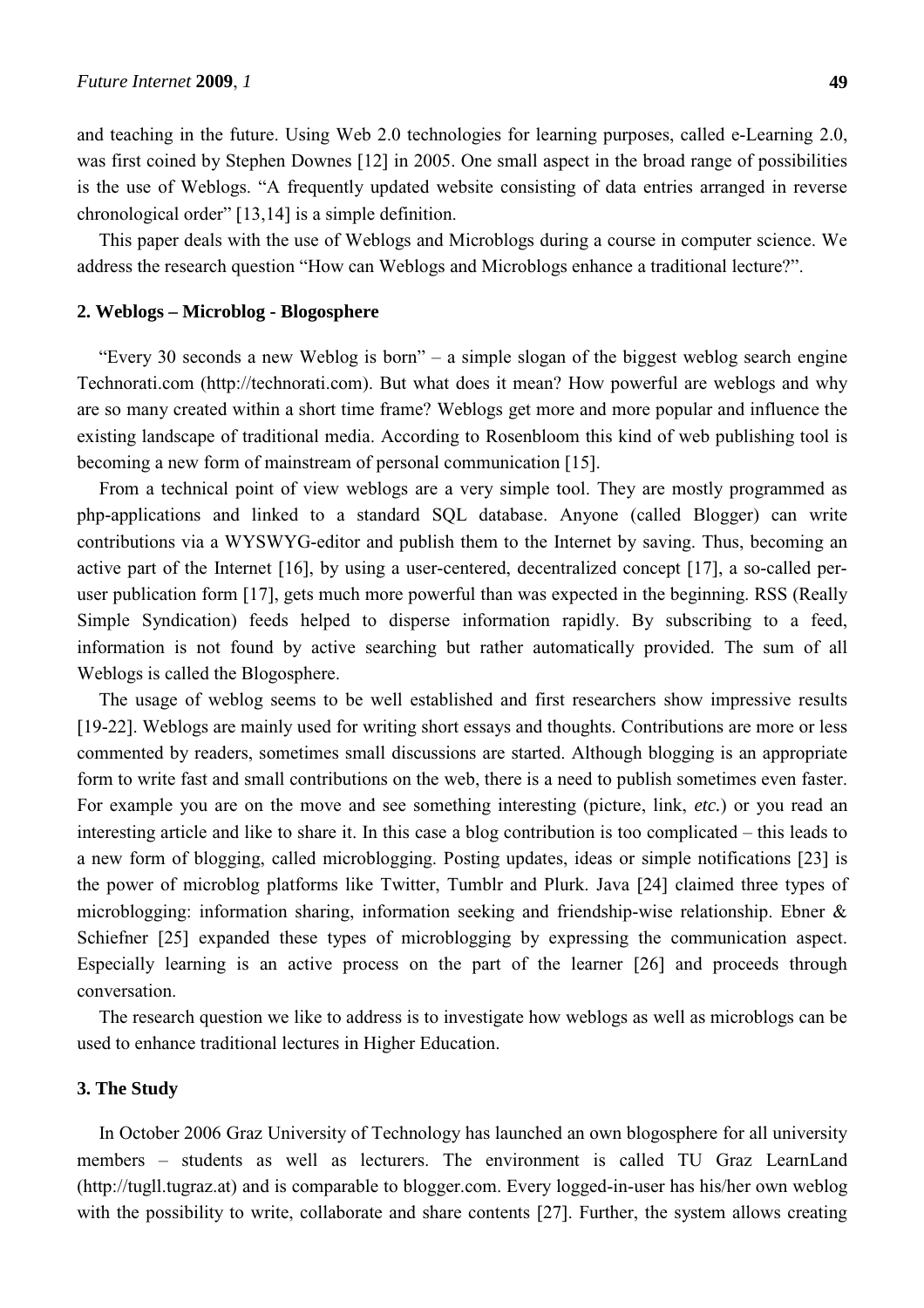special communities. Each community has also an own weblog, which can be actively used by its specified members. In other words TU Graz LearnLand consists of a number of personal and community weblogs.

To investigate the use of weblogs and microblogs, the microblogging application Jaiku (http://jaiku.com) has been chosen. Similar to Twitter (http://twitter.com) small messages up to 140 characters can be posted to the personal microblog, a so-called channel. A channel is similar to a community weblog.

As an example the course "Social Aspects of Information Technology" was chosen. This course is an obligatory one for students of informatics during their bachelor program and tries to educate students to have a critical view on how informatics influences the human society of today. More than 200 students attend this course every year to listen to about 17 presentations held by different experts in different fields. Topics are for example Human Computer Interaction, eHealth, Google, Weblogs as well as Virtual Worlds or the use of informatics in civil engineering.

In recent years, students had to write two essays on topics of their own choice to pass the lecture. Based on the strict scientific rules a high amount of text documents have been composed. The big drawback of this method is that except for teachers, nobody else is reading any text of the students. From a very critical point of view it can be argued that the presentations of the experts was concentrated into a written form by the students. Nearly no reflection and discussion about the topics occurs during the whole lecture. Hence a new didactical concept was needed to increase students' activity.

Three crucial didactical factors must be considered:

- 1. Reflection: Students have to rethink the presentation of the experts and form their very own opinion. Critical thinking and awareness about technology impacts and effects is the target of the lecture.
- 2. Discussion: Due to the fact that discussions lead to more than one perspective on a specific topic, these enhance the visible spectrum for each learner.
- 3. Quality: The major critics concerning the content of subjective user-driven essays concern a lack of scientific quality. Hence it must be ensured that arguments and opinions are strongly based on usual scientific rules, methods and approaches.

#### **4. Didactical Concept**

To ensure the three crucial factors as defined in above (reflection, discussion and quality) students were able to choose one of the following four groups:

- 1. Scientific Writer: Students attending this group have to write two short essays about topics of their own choice. In a very traditional way text documents were provided at a specific deadline to the learning platform.
- 2. Scientific Reviewer: Similar to reviewers of publications, these students take the essays of the Writer Group and review them. Each student has to review at least 4 documents. So each essay has at least 2 reviews.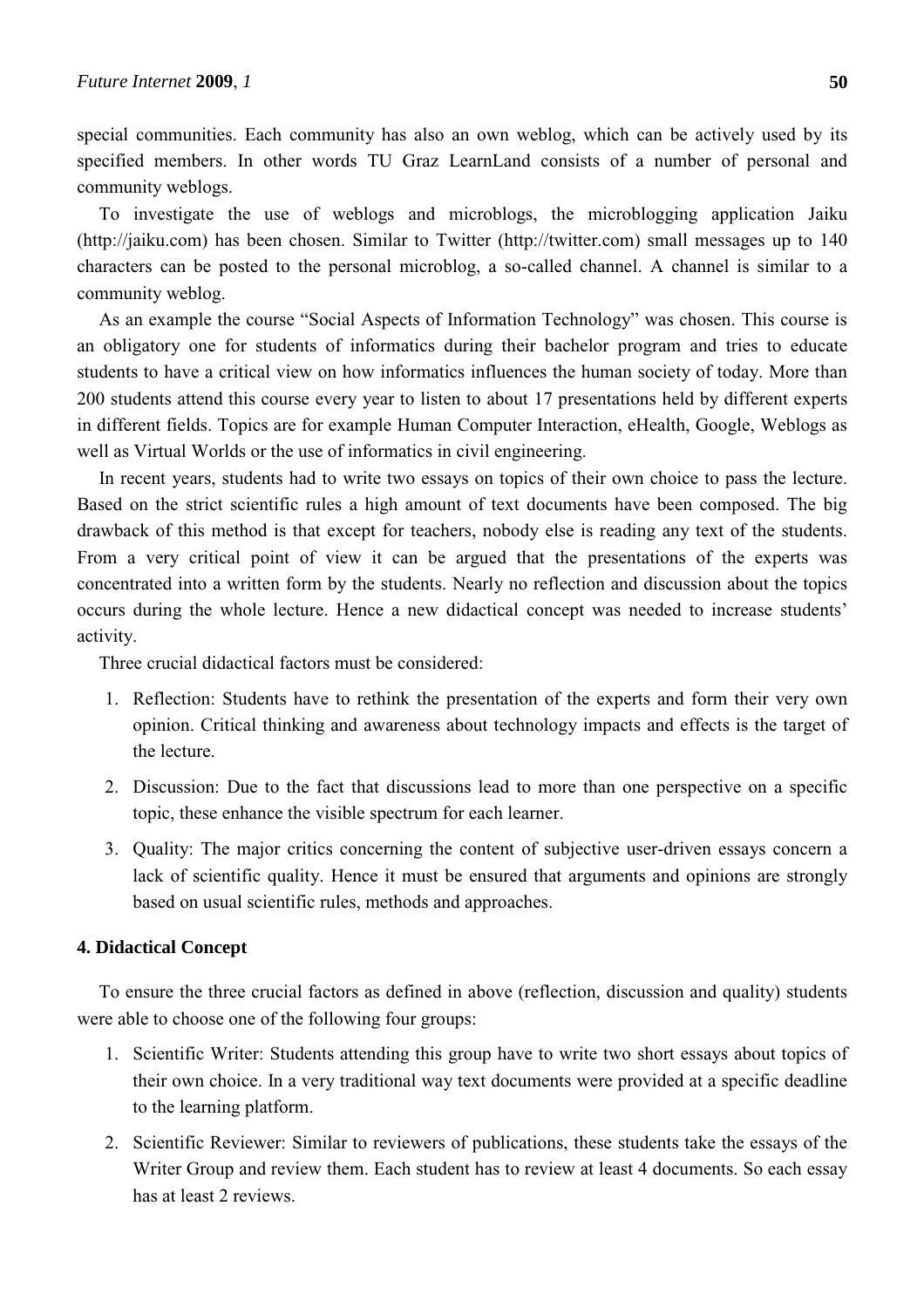- 3. Blogger: The blogging group handles a community weblog to the lectures' topics. Providing at least two weblog-posts a week is the main task of these learners.
- 4. Microblogger: The last group is about Microblogging. Students attending this group have to post at least two microblogs each week and further comment at least two blog posts of the blogger group.



Figure 1. Overview of the didactical concept.

Figure 1 shows an overview of the concept. On the one side two writing groups (Scientific Writer and Blogger) and on the other side two reviewing groups (Scientific Reviewer and Microblogger) should help to ensure the quality aspect. Each URL or reference is verified as well as assumptions made within a document or a post. Learners are also strongly encouraged and motivated to write about their opinion instead of copying the expert's thoughts. Of course this kind of personal refection should lead to a deep discussion between writer and reviewers, which is intended and claimed by the lecturers.

Furthermore two different channels are used to research the differences between two different kind of writings – traditional writing versus blogging:

- 1. The journey is the reward: One of the big disadvantages of the learn methods, accomplished in preceding years was that learners wrote their essays only immediately before the deadlines. Discussions did not occur due to the fact that students did not follow the content of the lecture just in time. With the help of weblogs and the requirement to provide at least 2 posts each semester week it is ensured that learners bear the content in mind during the whole semester. Microbloggers bring also new stuff to the blogging community by commenting and posting short microblogs.
- 2. Digital content: One of the major problems of text documents is that it is restricted to the static content, like text or photos. It is hard to provide interactive content like videos, animations,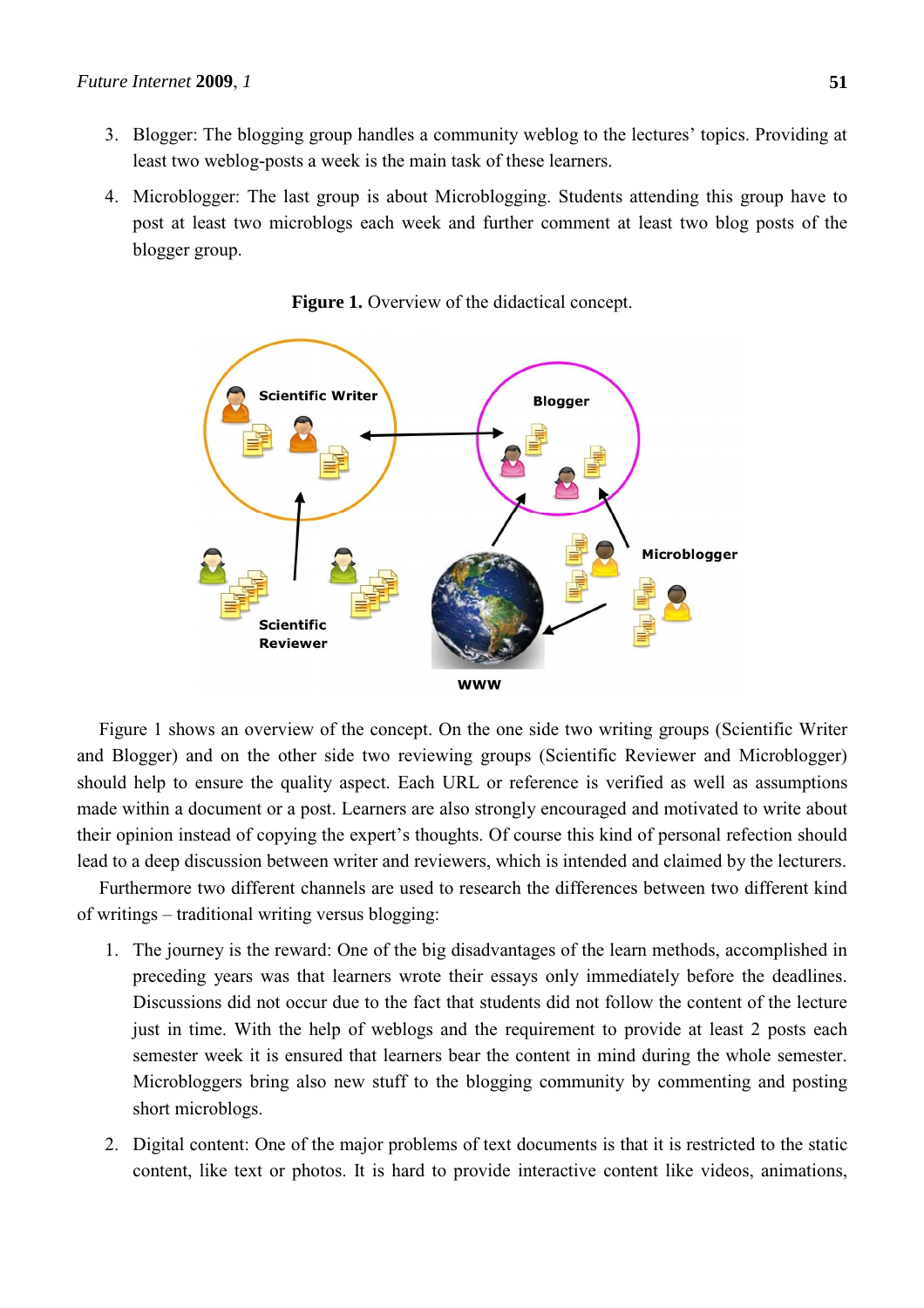learning objects and so on. With the help of weblogs it becomes easy to provide, reflect and discuss that kind of contents.

3. Community / Networking: A blogging student has to write his contributions to a so called community weblog about his/her chosen topic. Of course every learner can observe what his/her colleagues are writing and discussing. From a research point of view this might lead to an implicit information exchange – students never read long essays from other students, but maybe look at short contributions, videos, bookmarks if they are placed immediately to their working environment. Furthermore this kind of weblog should also help the learners feel that they are part of the writing community instead of "writing to pass the lecture".

# **5. Technical Concept**

Graz University of Technology has been offering an own learning management system (TeachCenter) and an own blogosphere (LearnLand) since October 2006.

The learning management system bases on the current developments of the Institute for Information Systems and Computer Media called WBT-Master. The idea behind it is to offer each lecture course a virtual course enhanced by all communication and e-Learning possibilities [28]. With other words the lecture "Social Aspects of Information Technologies" has been implemented within the system and offers students a virtual board, an overview about all administrative activities and all relevant materials to the course as well as further features for uploading essays and reviews or discussion forum. The learning management system must be seen as the centre of all activities. Figure 2 shows the main course page – in the middle lecture notes for each presentation are available, on the right sidebar a widget displays all microblog postings (green), an additional feature allows the upload of articles for Scientific Writer and Reviewer (blue) and with the aid of RSS Feeds all contributions of Community Weblogs can be shown within the course (red).



#### **Figure 2.** TeachCenter – the centre of all activities.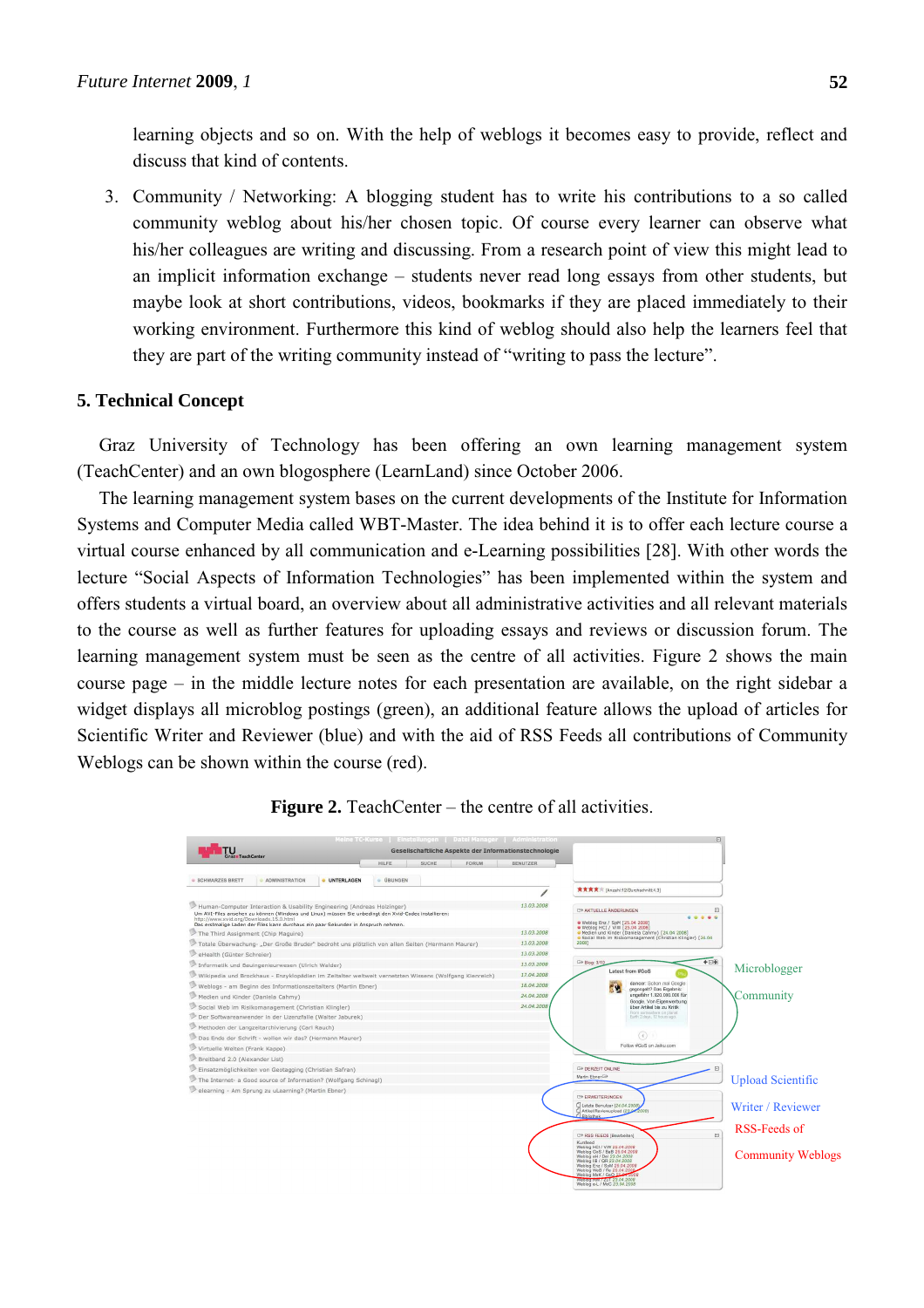The community Weblogs are offered via LearnLand, which bases on the open-source software ELGG (http://elgg.org). Each university member (lecturer/student) is able to create his/her own weblog. Furthermore community weblogs are provided for a specific topic or lecture. There is a difference between a personal weblog and a community weblog. Writing within a community weblog is allowed only to its members. In other words each member of the blogosphere owns his/her personal weblogs and is a member of additional arbitrarily community weblogs. For this lecture nine Community Weblogs have been created. Figure 3 shows the Community Weblog on the topic "Media & Children". The latest contribution is placed on the top. On the right side active users, saved bookmarks, an overview of members and search possibilities are offered.

Due to the fact that channels can be created simply and the mobile client was very convincing the platform for microblogging Jaiku was chosen. Furthermore by the possibility to embed RSS feeds of external resources the Community Weblog is observable. With the help of widgets the last microblog – posts are immediately visible in the Community Weblogs as well as in the learning management system (for example, see Figure 2).



**Figure 3.** Community Weblog Media & Children.

#### **6. Evaluation Results – The point of view of the students**

In the end of the lecture an online questionnaire took place to gain user experiences about their feelings, likes and dislikes about the whole concept. 149 of 185 (81%) lecture participants filled out the questions and helped to become the evaluation valuable. Some important research questions are point out below:

*Research Question 1: Before the start of the lecture I* 

- *did not know about Microblogging (1).*
- have already heard about Microblogging (2).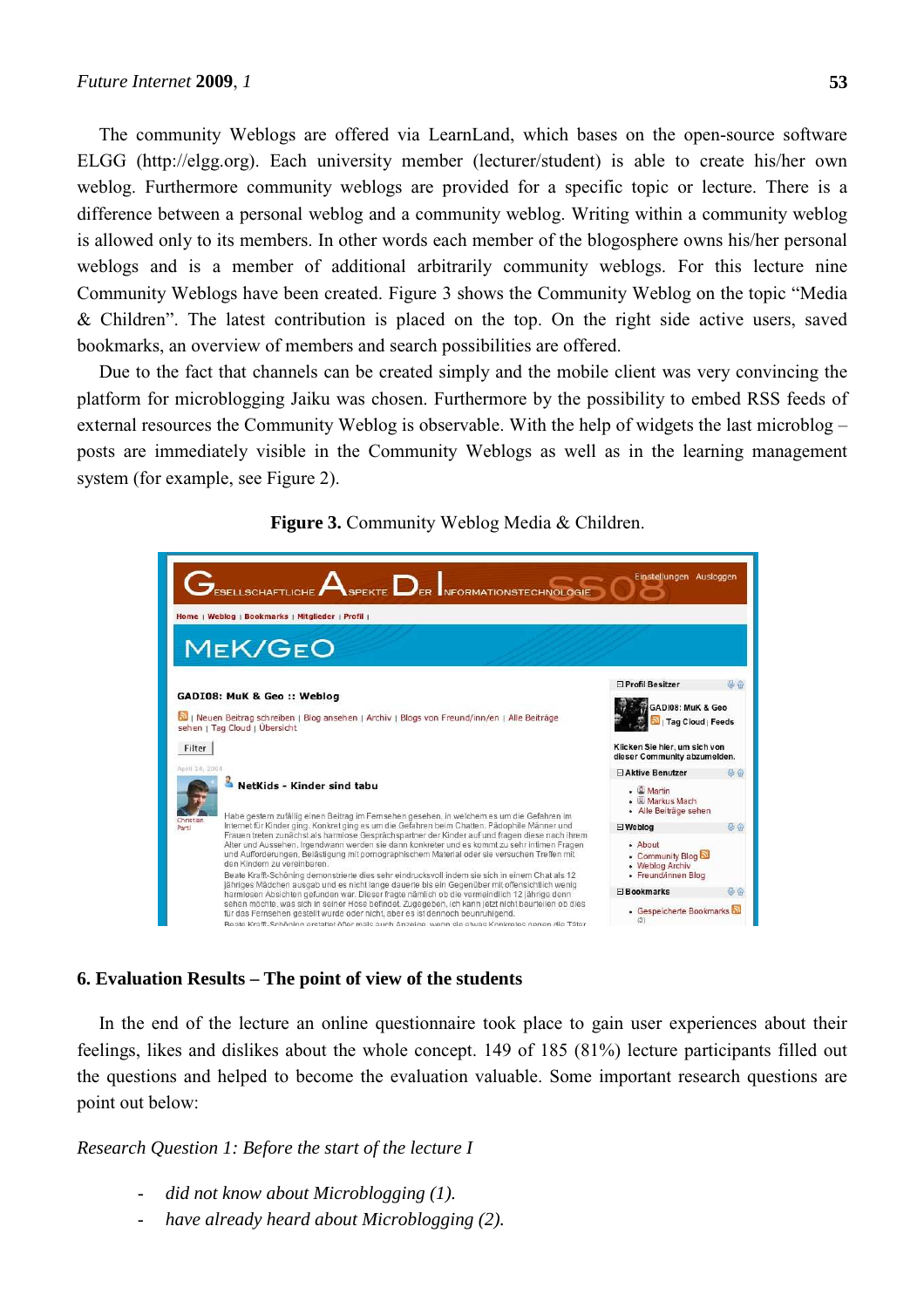- *have already used Microblogging for at least once (3).*
- *have already been an active Microblogger (4).*

|          |     | - |  |
|----------|-----|---|--|
| Students | 1∠0 |   |  |

**Table 1.** Pre-knowledge about Microblogging.

Table 1 and Research Question 1 point out that nearly nobody of the students ever heard about microblogging or used such a tool before. Due to this fact the use of such a tool seems to be a very innovative approach.

*Research Question 2: Have you ever read your reviews you got from your colleagues?* 

|                   | Yes | No  |
|-------------------|-----|-----|
| Scientific Writer | 79% | 21% |
| Blogger           | 40% | 51% |

**Table 2.** Observation of Reviews.

Table 2 shows the answer of the students if they have followed the reviews to their articles (Scientific Writer) or Weblog contributions (Blogger). Due to the fact that reading of these essays was on voluntary bases it shows that learners were interested in how other thinking about their meanings and opinions. Bloggers care about the comments arbitrarily less compared with the Scientific Writer. Although Weblogs are a kind of communication this did not really happen, maybe a fact of the learning behavior – Learners are doing mainly what teachers want to.

*Research Question 3: What do you think about the use of Microblogging in Higher Education?* 

This Question should point out how students think about the potentials, advantages as well as disadvantages by the use of this possibility. Are there useful scenarios, examples or is it only a big hype?

The following statements show the opinions of the learners:

- It is maybe useful for a kind of virtual announcements lecture schedules as well as sharing different resources can be posted via the microblog stream
- Exchange of information microblogs can work as enhancement of traditional newsgroups
- Microblogs can be used for fast discussion about several topics or even lectures
- Microblogs help to share links and short ideas
- Microblogs are useful to give a hint to a Weblog contribution
- It is a new and different way for discussions and it needs some times to realize how microblogs are working. Newsgroups are much more comfortable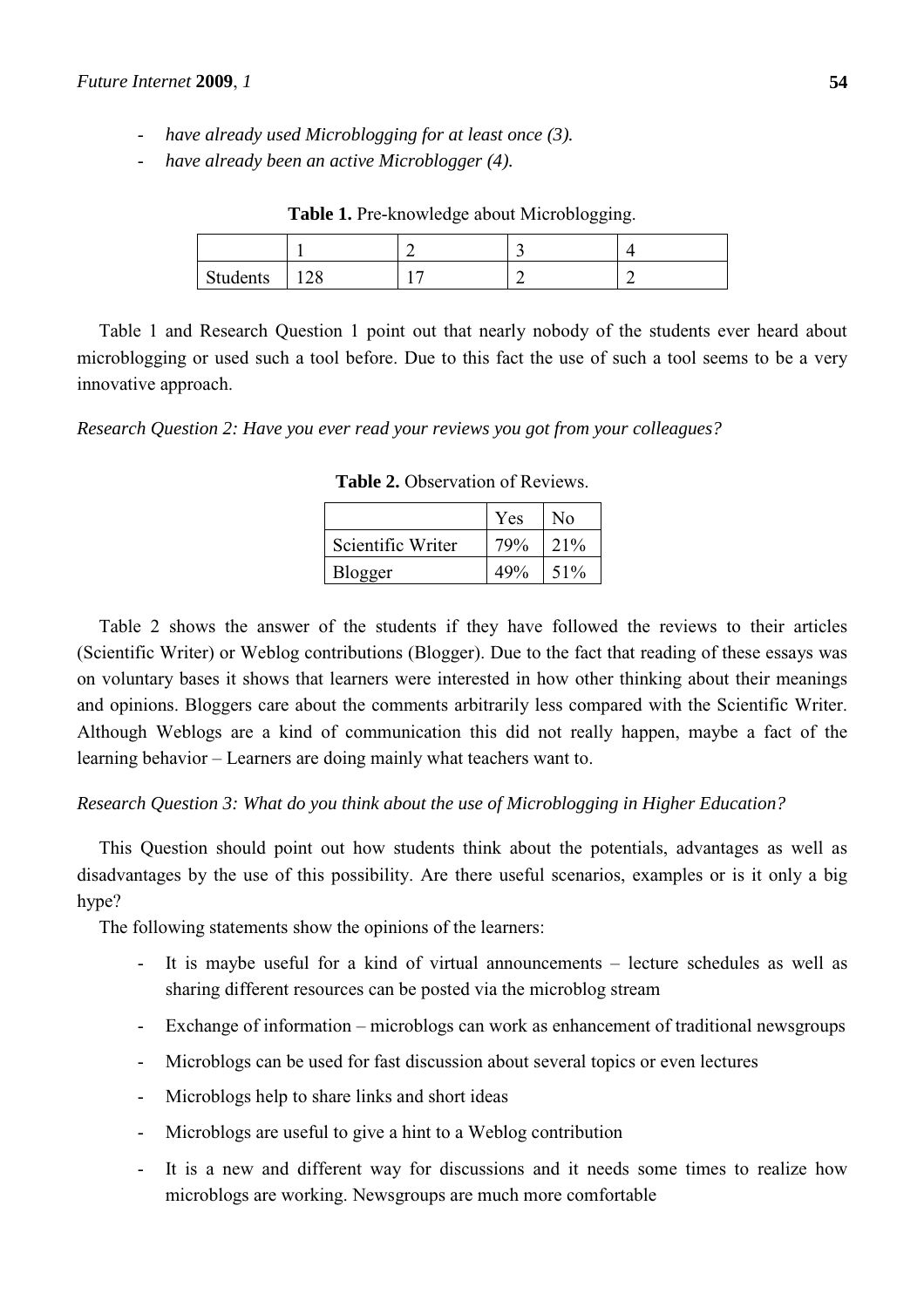- Problems of Microblogs are that the contributions are public.
- Microblogging is a quick possibility to share thoughts and discuss with different people
- Microblogging is interesting and should be combined with existing communication infrastructure (newsgroups, discussion forums ..)
- Microblogging leads to a new kind of information flow nice add on
- Interesting for groups who are working on the same topic over a long time period
- Microblogging is a more interactive media between people of same interests

# **7. Discussion**

We want to summarize here whether weblogs and microblogs helped to fulfill the three crucial factors as defined within the didactical approach as confirmed by the evaluation results as well as the feedback of lecturers and students.

- 1. Reflection: Due to the per-review concept the traditional writing groups and the bloggers provided much more personal statements than in years before. Independent of the technology used it can be pointed out that this methodology is definitely an appropriate possibility to allow more critical and personal statements.
- 2. Moreover, it must be pointed out that especially the Blogger group unknowingly wrote more and more personal notes. After a first phase of providing links, pictures or videos it seems that even the WorldWideWeb is an endless resource because students turned more and more to personal statements and experiences due to the fact that the Internet provides no new stuff. Bloggers as well as microbloggers become over time more and more reflective.
- 3. Discussion: Reviews as an element to start discussions did not work within this course. Concerning the didactical concept the lecturers hoped that students of the Scientific Writer group begin to comment the reviews they get. In the Weblog – Microblog setting some discussions about particularly provoking contributions appeared. This effect can be substantiated through the fact that commenting is easier, faster and requires much smaller statements. In former years similar experiments have been done where students were forced to do comments to other students contributions – but going through such discussions in the end of the course pointed out that the comments were as short as possible and boring. Mandatory discussion contributions lead to no increasing lecture outcome.
- 4. Quality: In all groups the quality increases considerably in comparison to preceding years. Not only because of an automatically plagiarism check, but also because of the knowledge that the articles and contributions will be reviewed and commented.

# **8. Conclusion**

Weblogs and microblogs can enhance lectures by bringing the resources of the WorldWideWeb to the course and making them discussable. Both new technologies, however, cannot replace writing essays and articles, because of their different nature. But the transfer of thoughts and short statements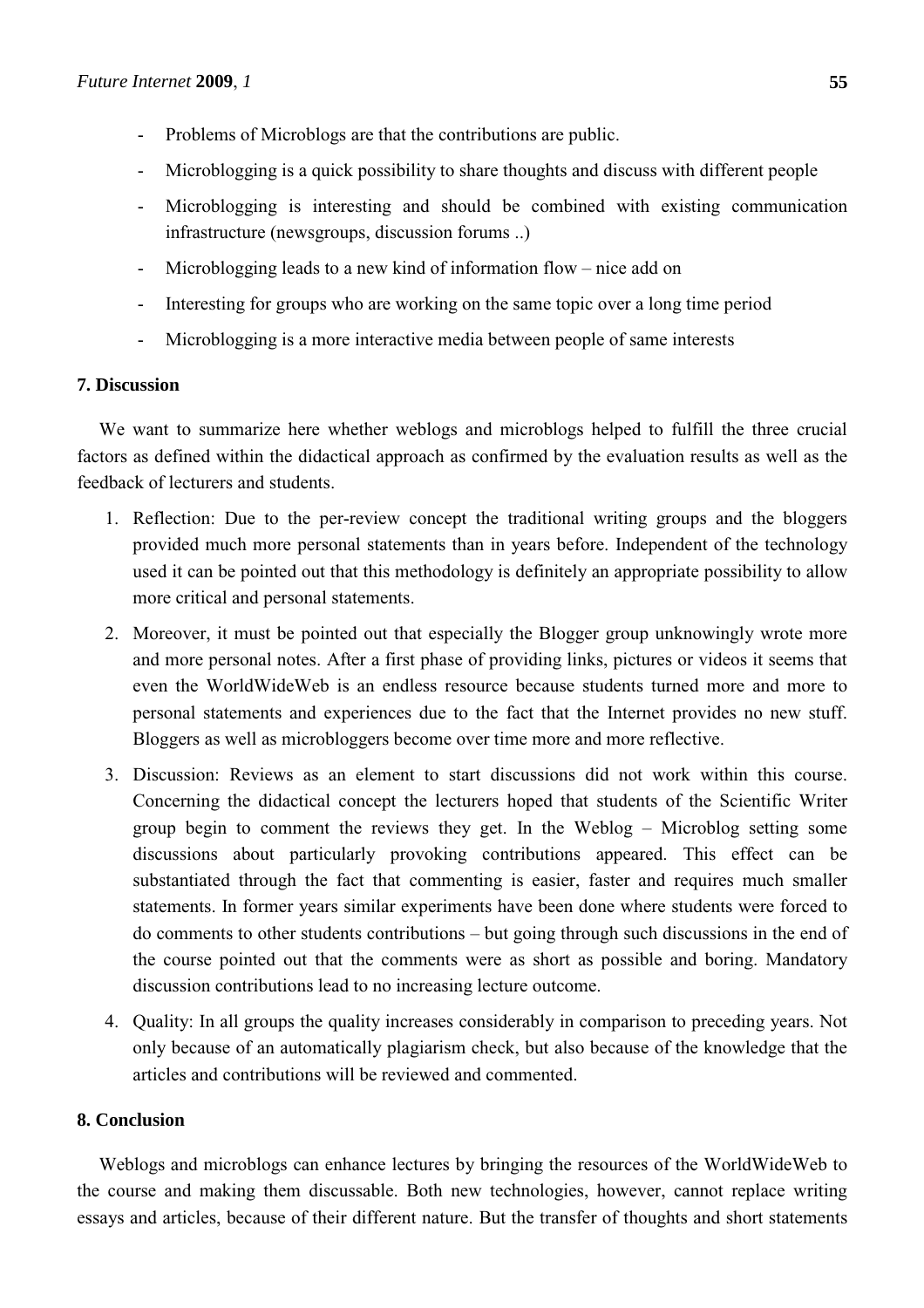is much more appropriate using this kind of media. Critical thinking and quality assurance need control elements: the microblogging group was essential for doing this by using comments of bloggers' contributions.

In the end it has to be said that the most positive effect of weblogs usage was that the students wrote about a topic over a longer period of time. This led to a more in depth cognitive process: each blogger discussed his topic much more in detail than a comparable Scientific Writer. Thus it can be stated that weblogs as well as microblogs are very good for reflections over a longer time period, involving more exploring and discussing. How weblogs can support informal learning and community building will be investigated in much more detail in our future research.

## **Acknowledgements**

We would like to express our gratitude to Behnam Taraghi, student of telematics at Graz University of Technology, for supporting this study by administrating the TU Graz LearnLand. We thank also the whole team of Institute for Information Systems and Computer Media, the team of Social Learning and the team of computing department for their endless patience during the installation and implementation process. Finally, we would like to express our gratitude to all students participating in this project and providing the necessary content.

## **References and Notes**

- 1. Prensky, M. Digital natives, Digital immigrants. *On the Horizon* **2001**, *9*, 1-6.
- 2. Maurer, H.; Schinagl, W. Wikis and other e-Communities are changing the Web. In *Proceedings of the World Conference on Educational Multimedia, Hypermedia & Telecommunications (ED-MEDIA 2006)*; AACE: Chesapeake, VA, USA, 2006; pp. 2858-2866.
- 3. Korica, P.; Maurer, H.; Schinagl, W. The growing importance of e-Communites on the Web. In *Proceedings of the International Conference on Web Based Communities 2006*; IADIS, San Sebastian, Spain, February 2006; pp. 165-174.
- 4. Ziefle, M. The influence of user expertise and phone complexity on performance, ease of use and learn ability of different mobile phones. *Behav. Inform. Technol.* **2002**, *21*, 303-311.
- 5. Holzinger, A.; Nischelwitzer, A.; Meisenberger, M. Mobile Phones as a Challenge for m-Learning: Examples for Mobile Interactive Learning Objects (MILOs). In *Proceedings of the IEEE International Conference on Pervasive Computing and Communications (PerCom 2005)*, Kauai Island, HI, USA, March 2005; Tavangarian, D., Ed.; IEEE: Los Alamitos, CA, USA, 2005; pp. 307-311.
- 6. Holzinger, A.; Nischelwitzer, A.; Meisenberger, M. Lifelong-Learning Support by M-learning: Example Scenarios*. eLearn* **2005**, *2005*, Article 5.
- **7.** Ally, M. Mobile Learning. *IRRODL* **2007**, *8* (Guest Editorial).
- 8. Oblinger, D.D., Oblinger, J.L., Eds. *Educating the Net Generation*; Educause: Boulder, CO, USA, 2005. Available online at: http://www.educause.edu/educatingthenetgen.
- 9. Schulmeister, R. Gibt es eine Net-Generation? Whitepaper, 2008 (in German). Available online at: http://www.izhd.uni-hamburg.de/pdfs/Schulmeister\_Netzgeneration.pdf.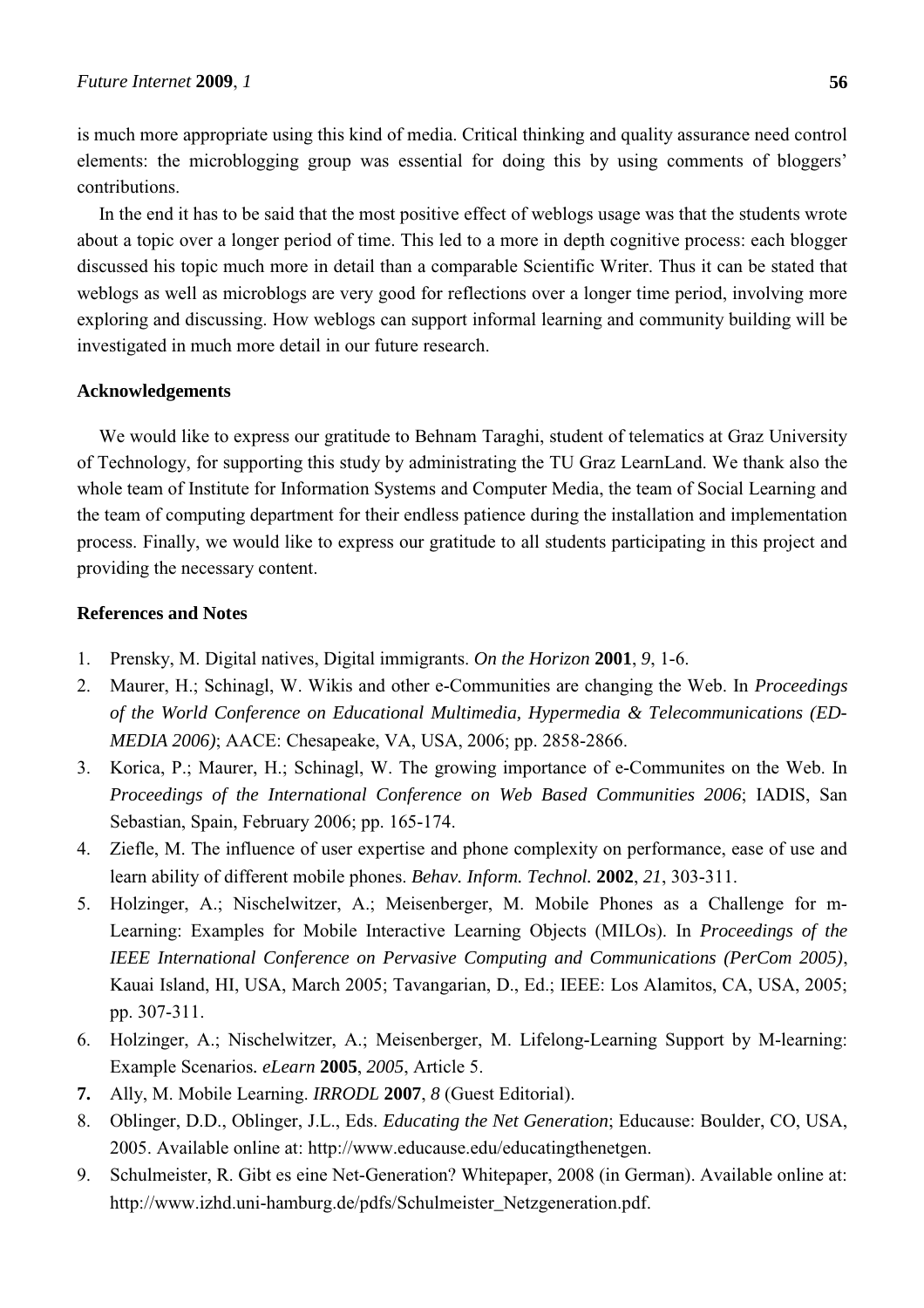- 10. Bullen, M.; Morgan, T.; Belfer, K.; Qayyum, A. . The Net Generation in Higher Education: Rhetoric and Reality. *Int. J. of Excellence in E-Learning* **2009**, *2*, p. 1-13
- 11. O'Reilly, T. What is Web 2.0? Design Patterns and Business Models for the Next Generation Software. Whitepaper, 2005. Available online at:
	- http://www.oreilly.com/pub/a/oreilly/tim/news/2005/09/30/what-is-web-20.html.
- 12. Downes, S. E-learning 2.0. *eLearn* **2005**, *2005*, Article 10.
- 13. Schmid, J.; Schönberger, C.; Stegbauer, C. Erkundungen von Weblog-Nutzungen Anmerkungen zum Stand der Forschung. *kummunikation@gesellschaft* **2005**, *6*, 1-20 (in German).
- 14. Walker, J. Weblog. Routledge Encyclopedia of Narrative Theory, 2003. Available online at: http://jilltxt.net/archives/blog\_theorising/final\_version\_of\_weblog\_definition.html.
- 15. Rosenbloom, A. The blogosphere. *Commun. ACM* **2004**, *47*, 31-33.
- 16. Farmer, J.; Bartlett-Bragg, A. Blogs @ anywhere: High fidelity online communication. In *Proceedings of the ASCILITE 2005 Conference: Balance, Fidelity, Mobility: maintaining the momentum?*, Brisbane, Australia, 2005; pp. 197-203.
- 17. Kolbitsch, J. Kōrero: An Integrated, Community-Based Platform for Collaboration. In *Proceedings of the International Conference on Knowledge Management (ICMK'07)*, Vienna, Austria, 27-28 August, 2007; pp. 1-13.
- 18. Karger, D.R.; Quan, D. What would it mean to blog on the semantic Web? *J. Web Semantics*  **2005**, *3*, 147-157.
- 19. Porter, L.V.; Sweetser Trammell, K.D.; Chung, D.; Kim, E. Blog Power: Examining the effects of practitioner blog use on power in public relations. *Public Relat. Rev.* **2007**, *33*, 92-95.
- 20. Heise.de. Studie: Blogger sind "investigative Multiplikatoren". Whitepaper, 2007 (in German). Available online at: http://www.heise.de/newsticker/meldung/85081/from/rss09.
- 21. Luca, J.; McLoughlin, C. Can blogs promote fair and equitable teamwork? In *Proceedings of ASCILITE 2005 Conference: Balance, Fidelity, Mobility: maintaining the momentum?*, Brisbane, Australia, 2005; pp. 379-385.
- 22. Peschke, R.; Lübecke, M. Zukunft Weblog?! Lesen, Schreiben und die Materialität der Kommunikation. Anmerkungen zu einem neuen Typus der Online Kommunikation aus kommunikationstheoretischer Sicht. *kommunikation@gesellschaft* **2005**, *7*, 1-27 (in German).
- 23. McFedries, P. All A-Twitter. *IEEE Spectrum* **2007**, 84. Available online at: http://www.spectrum.ieee.org/computing/software/all-atwitter.
- 24. Java, A.; Finin, T.; Song, X.; Tseng, B. Why We Twitter: Understanding Microblogging Usage and Communities. Paper presented at the joint 9th WEBKDD and 1st SNA-KDD Workshop, New York, NY, USA, 2007.
- 25. Ebner, M; Schiefner, M. Microblogging more than fun? In *Proceedings of the IADIS Mobile Learning Conference 2008*, Algarve, Portugal, April 2008; Sánchez, I.A., Isaías, P., Eds., 2008; pp. 155-159.
- 26. Dewey, J. *Democracy and Education. An introduction to the philosophy of education*, 1916; reprinted by Free Press: Rockland, NY, USA, 1997.